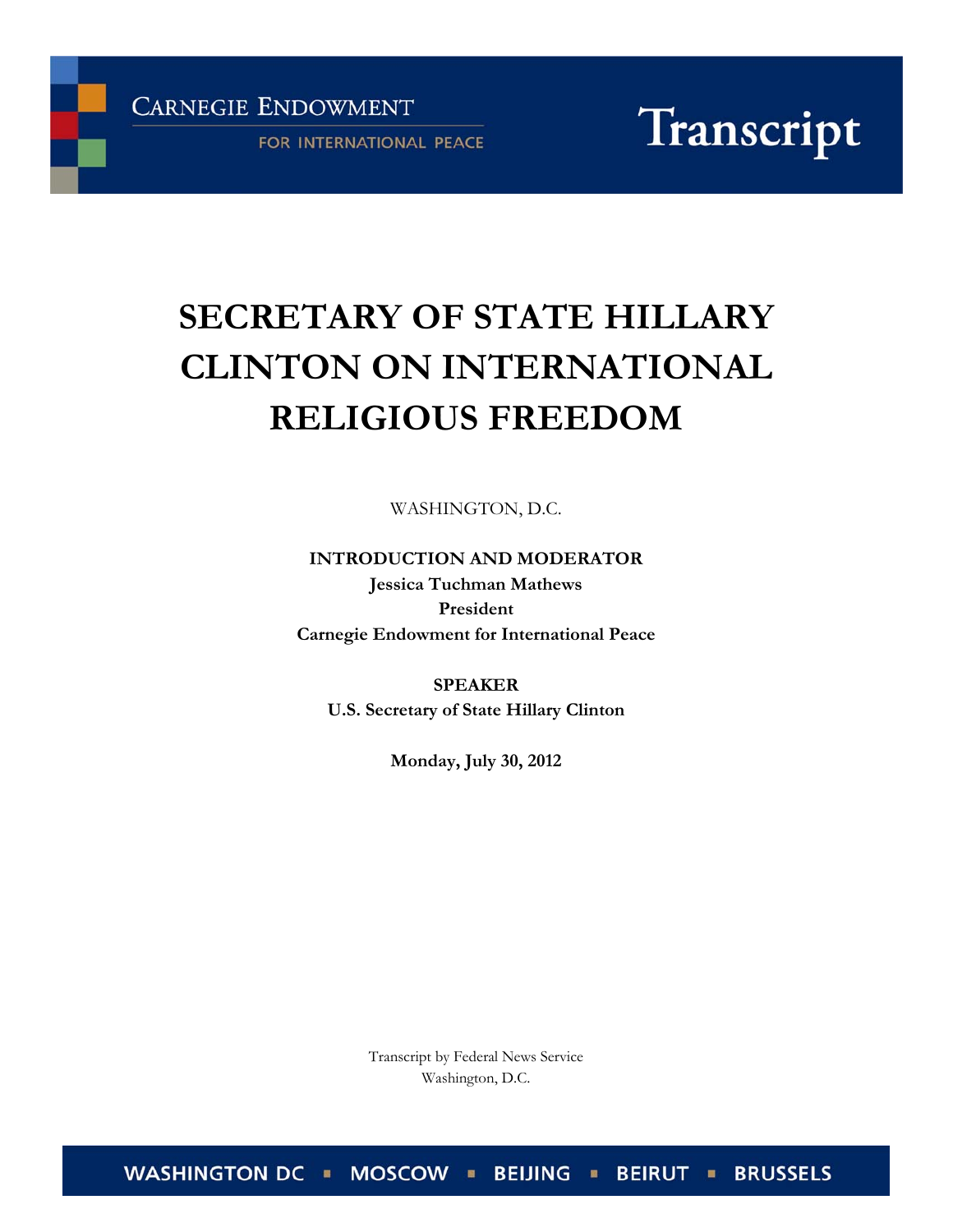#### (Applause.)

JESSICA MATHEWS: Thank you very much. It's – I'm Jessica Mathews, president of the Carnegie Endowment. And it's an enormous pleasure for me to welcome my friend and the secretary of state, Hillary Clinton, to the Carnegie Endowment.

## [00:00:18]

For the last three-and-a-half years, Secretary Clinton has traveled the globe relentlessly, covering more ground and visiting more countries and, I'm fairly certain, talking to more nongovernmental people than any previous secretary of state. Under her watch, the United States has ended one war in Iraq and is winding down another in Afghanistan; has reset relations with Russia, though that remains a difficult work in progress; and has deftly handled relations with a rising China; and as we'll hear today, has rapidly evolved a sound American response to the historic and utterly unexpected wave of change in the Middle East.

Her leadership could not have come at a more critical time. The U.S. has deep political, economic and moral interests in the outcome of the Arab awakening. And the fact that the awakening has produced free elections in countries like Tunisia, Morocco, Egypt and Libya, while it's enormously challenging, at the same time, as we all know, raises new challenges of its own. How will Islamist parties govern? What steps will they take to protect individual rights, including those of women and religious minorities? And what, if anything, can be done to reduce sectarian violence? The State Department's latest report on religious freedom – and we have Ambassador Cook with us today, who oversees that portfolio – that report, which was released today, examines many of these issues and is the theme of the secretary's remarks.

No one who has followed her career over decades can doubt that Secretary Clinton's personal commitment to freedom of expression and human rights runs deep and strong in her veins. Her intelligence, grit and willingness to speak, loudly and clearly, often very uncomfortable truths have made her a widely respected and extraordinarily effective secretary of state. So we are delighted to have her here today, eager to hear her remarks. Please join me, again, in welcoming Secretary Clinton. (Applause.)

SECRETARY OF STATE HILLARY CLINTON: Jessica, thank you very, very much. I really appreciate it.

#### [00:02:45]

Well, thank you very much. And it's indeed a pleasure to join you here today to talk about an issue that shapes the lives of people worldwide as much as any other: religious freedom. And I want to thank Jessica Mathews, not just for that introduction but more importantly for her service of many years, but in particular her leadership as the president of the Carnegie Endowment for International Peace.

You know, 15 years ago Jessica was writing about trends that were just then beginning to get people's attention, like the rise of information technologies and the creation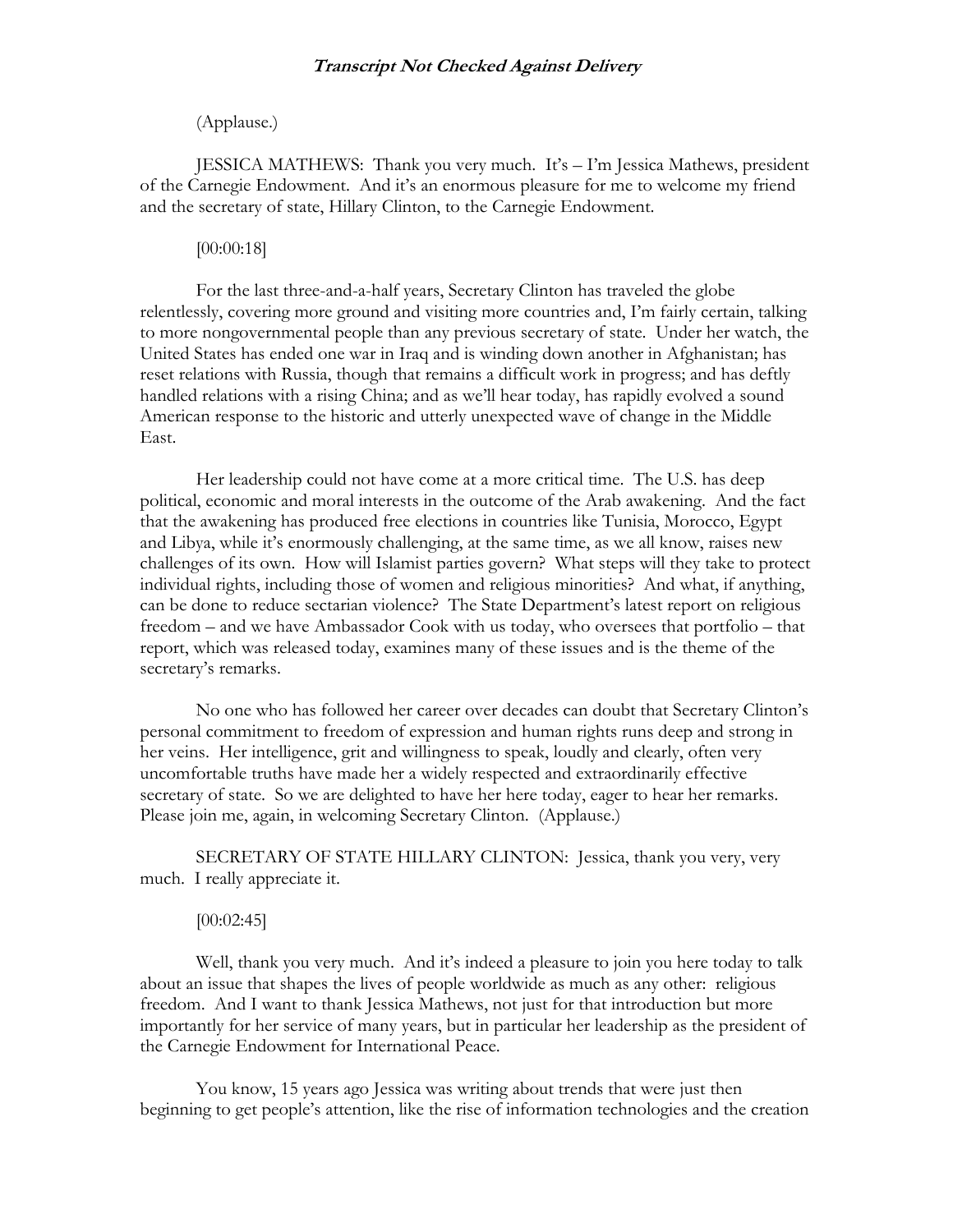of global networks that existed outside governments. She said then that those changes would shape global events in ways both good and bad and that governments would have to adapt if they wanted to stay on top of global change. Well, she was certainly right about that.

#### [00:03:49]

And indeed, I've worked to make the integration of new technologies and outreach to civil society groups and the private sector, diaspora communities and other nongovernmental organizations a hallmark of my time as secretary of state so that it's not an afterthought, it's not an add-on, but it is integrated into the work we do – because clearly the work we do will be influenced and affected by all of those nonstate actors.

I want to acknowledge two people: Michael Posner, our assistant secretary of state for democracy, human rights and labor, someone with whom I've had just the great privilege and honor of working so closely with over the last several years; and Suzan Johnson Cook, the U.S. ambassador at large for international religious freedom, someone who I've also had not only the privilege of working with in the State Department but in one of my previous incarnations as a senator from New York. Chris Seiple and Bill Vendley, two of my top advisers from civil society on this issue – I'm grateful for their efforts. And all the representatives from Congress, from embassies, members of the Religion and Foreign Policy Working Group, and others who recognize and are committed to the importance of this issue and what it represents.

Now, earlier today the State Department released its latest International Religious Freedom Report. It opens with the words that guide our work and the work of governments and individuals devoted to freedom of religion around the world. They are the words of Article 18 of the Universal Declaration of Human Rights. And listen to those words again, because much of what I will say today is, of course, rooted in our Constitution, in our belief about the importance of the free exercise of religion. But it's important to remember that these words were adopted by the international community, not just by the United States.

Here they are: "Everyone has the right to freedom of thought, conscience and religion; this right includes freedom to change his religion or belief, and freedom, either alone or in community with others and in public or private, to manifest his religion or belief in teaching, practice, worship and observance." Now, these are clear and straightforward principles that bring people together in both heartfelt unity and furious disagreement. For the United States, of course, religious freedom is a cherished constitutional value, a strategic national interest and a foreign policy priority.

#### [00:07:00]

It's particularly urgent that we highlight religious freedom, because when we consider the global picture and ask whether religious freedom is expanding or shrinking, the answer is sobering. More than a billion people live under governments that systematically suppress religious freedom. New technologies have given repressive governments additional tools for cracking down on religious expression. Members of faith communities that have long been under pressure report that the pressure is rising. Even some countries that are making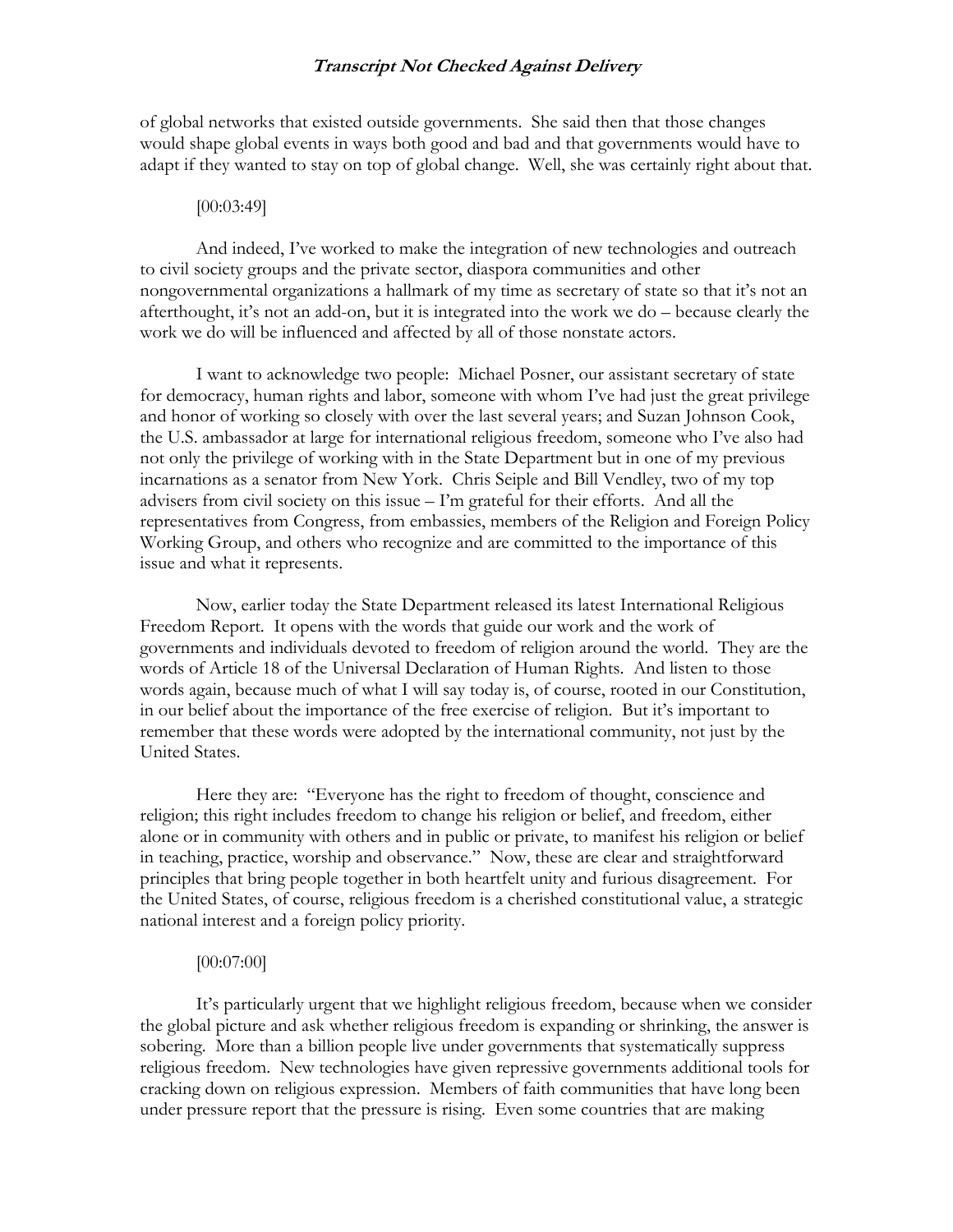progress on expanding political freedom are frozen in place when it comes to religious freedom. So when it comes to this human right, this key feature of stable, secure, peaceful societies, the world is sliding backwards.

Meanwhile, several countries with diverse faith communities are now in the process of navigating transitions toward democracy. They are wrestling with questions of whether and how to protect religious freedom for their citizens. This goes from Tunisia to Burma and many places in between. But take for example Egypt, which I visited two weeks ago. I had a very emotional, very personal conversation with Christians who are deeply anxious about what the future holds for them and their country. What Egypt and other countries decide will have a major impact on the lives of their people and will go a long way toward determining whether these countries are able to achieve true democracy.

#### [00:08:56]

So this is an issue that transcends religious divides. All faiths everywhere have a stake in defending and expanding religious freedom. I personally feel very strongly about this, because I have seen firsthand how religious freedom is both an essential element of human dignity and of secure, thriving societies. It's been statistically linked with economic development and democratic stability. And it creates a climate in which people from different religions can move beyond distrust and work together to solve their shared problems.

I've also seen how the opposite operates. The absence of religious freedom can create a climate of fear and suspicion that weakens social cohesion and alienates citizens from their leaders. And that, of course, can make it more difficult to achieve national progress. And because the impact of religious freedom extends beyond the realm of religion, and has ramifications for a country's security and its economic and political progress, more students and practitioners of foreign policy need to focus more time and attention on it. Today I want to make the case for religious freedom and why all people and all governments should support it. And I want to address directly the arguments that people who stand in the way of religious freedom use to try to justify their actions.

Let me start with what life is like for many who live without this freedom. In the harshest places, certain religions are banned completely and a believer can be sentenced to death. Strict laws ban blasphemy and defamation of religion. And when your words are interpreted as violations of those laws, you can be sentenced to death. Violence toward religious minorities often goes unpunished by authorities who look the other way. So the message is clear: If your beliefs don't have government approval, beware.

The same message is delivered by governments that seek the illusion of freedom by creating official state-sanctioned religious associations. They say, look, our people can practice whichever of these preapproved faiths they choose. But if people are caught going outside these associations to form their own communities, or receive instruction from their own religious leaders, they can be imprisoned.

[00:11:48]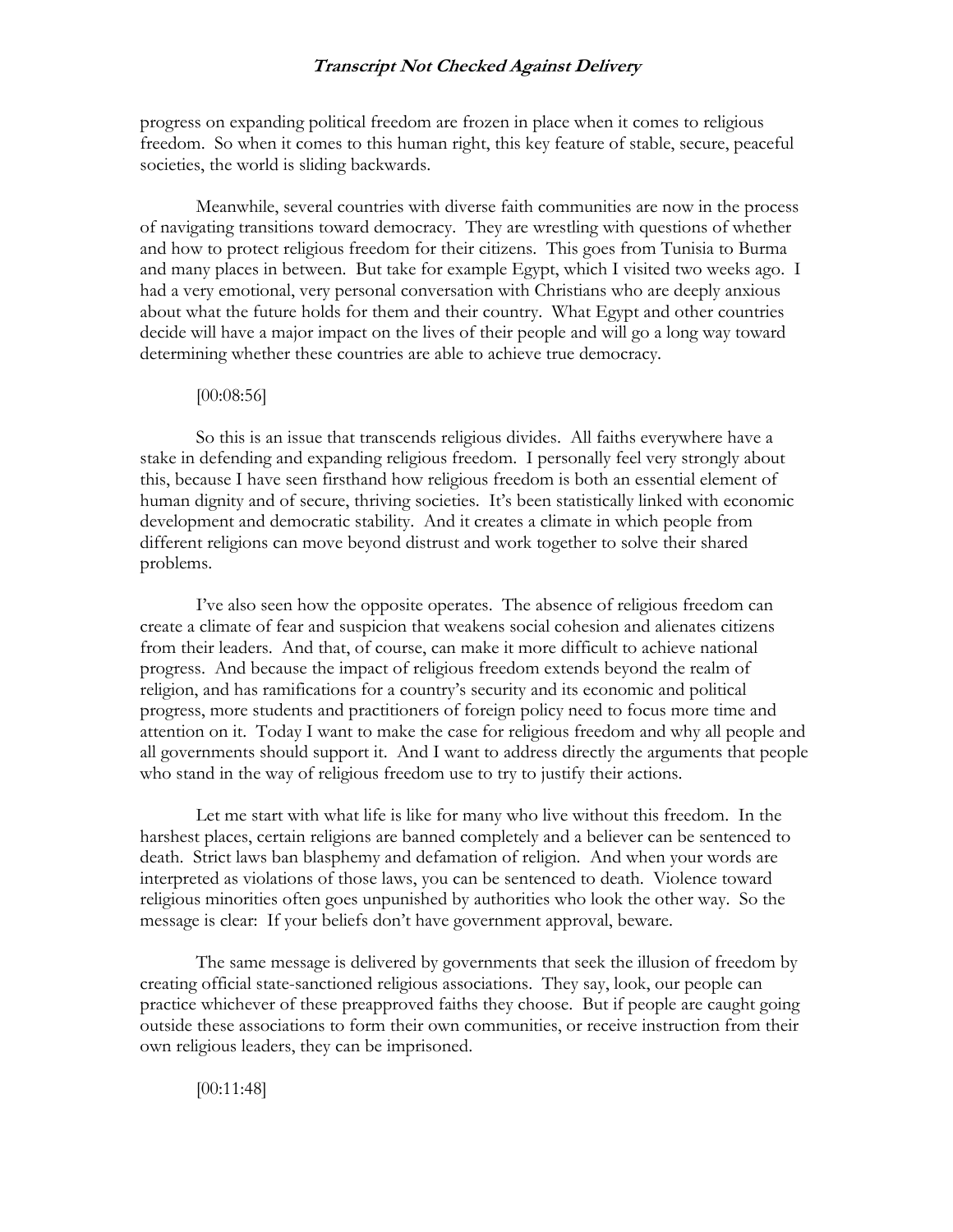Religious freedom is not just about religion. It's not just about the right of Roman Catholics to organize a mass or Muslims to hold a religious funeral or Baha'is to meet in each other's homes for prayer, or Jews to celebrate high holy days together. As important as those rituals are, religious freedom is also about the right of people to think what they want, say what they think and come together in fellowship without the state looking over their shoulder.

That's why the free exercise of religion is the first freedom enshrined in our First Amendment, along with the freedoms to speak and associate, because where religious freedom exists, so do the others. It's also why the Universal Declaration of Human Rights protects freedom of thought, conscience and religion – all three together, because they all speak to the same capacity within each and every human being to follow our conscience, to make moral choices for ourselves, our families, our communities.

#### [00:13:08]

These rights give our lives meaning and dignity, whatever religion we belong to or if we belong to no religion at all. And like all human beings, and all human rights, they are our birthright by the mere fact of us being who we are – thinking, acting, human beings, men and women alike. They are not granted to us by any government, rather it is the responsibility of government to protect them.

Now this, of course, is not the view held by regimes that block religious freedom. They choose to see things differently. In particular, there are two arguments they make to justify their actions. Both are worth examining. The first is that only some people should be allowed to practice their faith, those who belong to the right faith. They define religion in such a way that if you do you believe what they want you to believe, then what you are doing is not practicing religion, because there is only one definition of religion.

They, and only they and the religious leaders with whom they work, are in possession of the ultimate truth. Everyone else, including people of the same faith who diverge on some interpretation of religious law or tradition, are wrong, heretical, infidels, and they don't deserve the protection of the law – they may not even deserve to live. Because this is an issue that inflames emotions, it can be hard to talk about it constructively. You can't debate someone who believes that anyone who disagrees with him, by definition, disagrees with God.

So let me simply say this: People can believe that they, and only those like them, possess the one and only truth, that's their right, though they do not have the right to harm those they those they think harbor incorrect views. But their societies pay a cost when they choose to look at others with hate or disgust. Human rights become real not only in interactions between citizens and their governments, but also in those millions of ordinary moments among neighbors and classmates, co-workers, even strangers on the street.

## [00:15:57]

Every time people choose tolerance and respect over fear and animosity, they strengthen human rights for themselves as well as everyone else, because they affirm their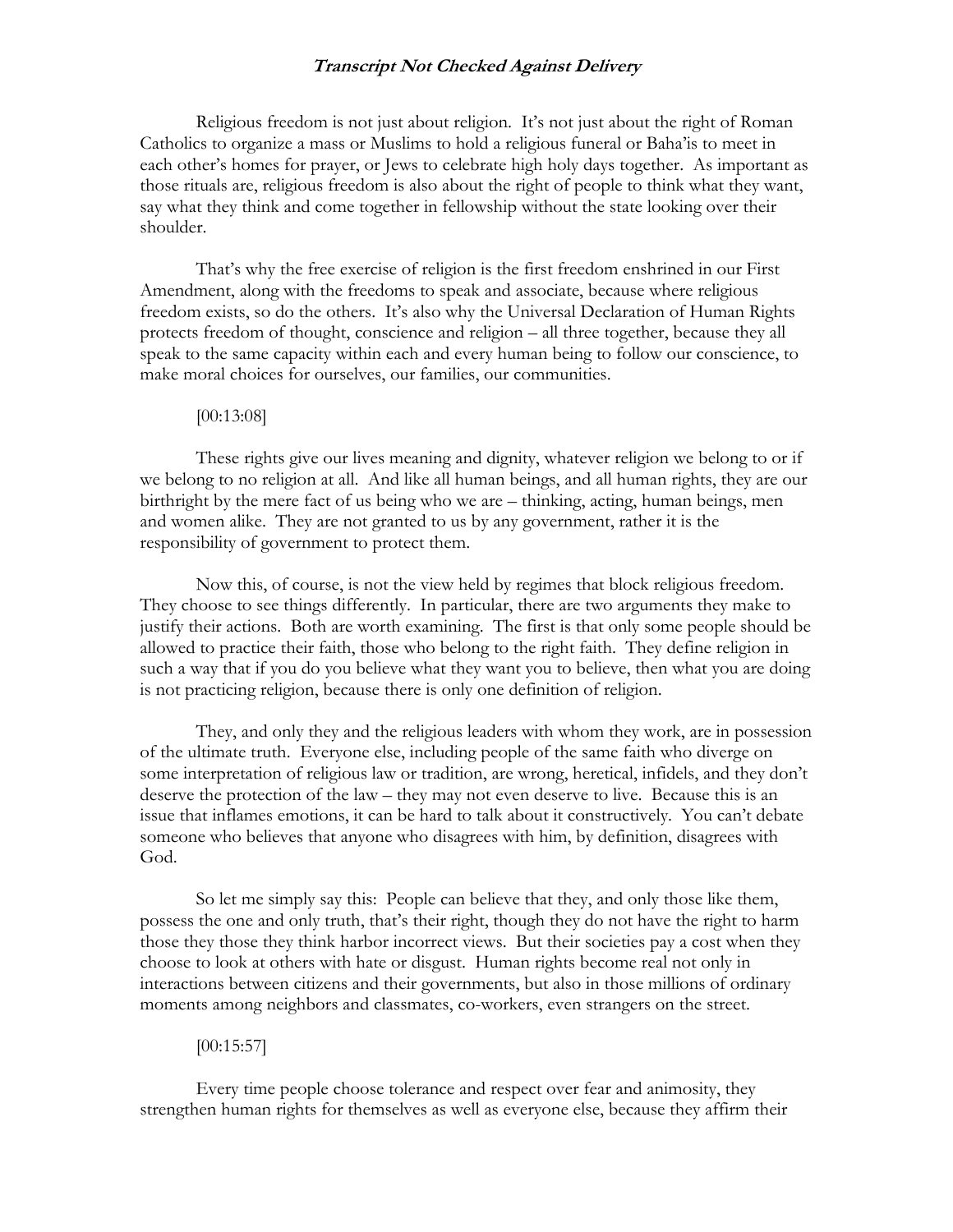shared humanity. That's how religious freedom  $-$  (coughs)  $-$  excuse me  $-$  inscribe in law becomes religious harmony, flourishing throughout a society. Now, religious leaders have a critical role to play in this process. And we need them to encourage their followers – excuse me – to embrace the principles of peace and respect, which are not only tenets of nearly every religion, but also at the heart of religious freedom.

And then, most importantly, we need leaders to affirm that respecting the religious freedom of others is in keeping with, not in opposition to, one's own rights. When people of all religions can practice freely, it creates an environment in which everyone's freedom is more secure. Leaders and governments, meanwhile, have their own responsibilities. People can think what they want, but governments have to act in favor of protecting the rights of all.

## [00:17:22]

The world should and must hold governments to a different standard than individuals. Whether they are secular or religious, Muslim or Christian or Hindu or officially atheistic or anything else, governments have solemn obligations to protect the human rights of all citizens, no matter what religions they believe or don't believe.

Now, some leaders try to excuse treating some citizens differently than others by say, but that's what the people want. They say they personally believe in religious freedom, but if a majority of citizens want to see a group locked up or thrown out of schools or fired from their jobs, well, doesn't democracy mean following the will of the people? Well, the answer to that is there's a big difference between democracy and the tyranny of the majority. The liberty that democracy provides does not include the freedom to do violence to the equality of all citizens before the law. That's why universal rights are often embedded in constitutions – they provide guardrails against laws that deprive members of minority groups of their rights.

When popular opinion supports restricting the rights of a minority, leaders should remember that they owe their people both their loyalty and their judgment. Leaders should lead and remind citizens that when rights apply only to some citizens and not to others, that is when principles are subverted to power, that sows the seeds for legitimate grievances and instability. Genuine democracies use principles to guide power and to protect the rights of citizens equally.

The second argument leaders who oppose religious freedom make is that freedom is a luxury they just can't afford – not yet, anyway. If laws restricting religious practice and expression were lifted, they argue, the result would be instability, a rise in anti-government sentiment, the fraying of social ties, more acts of vandalism, harassment and violence.

#### [00:19:52]

Now this, by the way, is the same argument that leaders invoke to justify clamping down on political expression, press freedom or civil society groups, or any activities that question the status quo and reflect their citizens' democratic aspirations. But in fact, long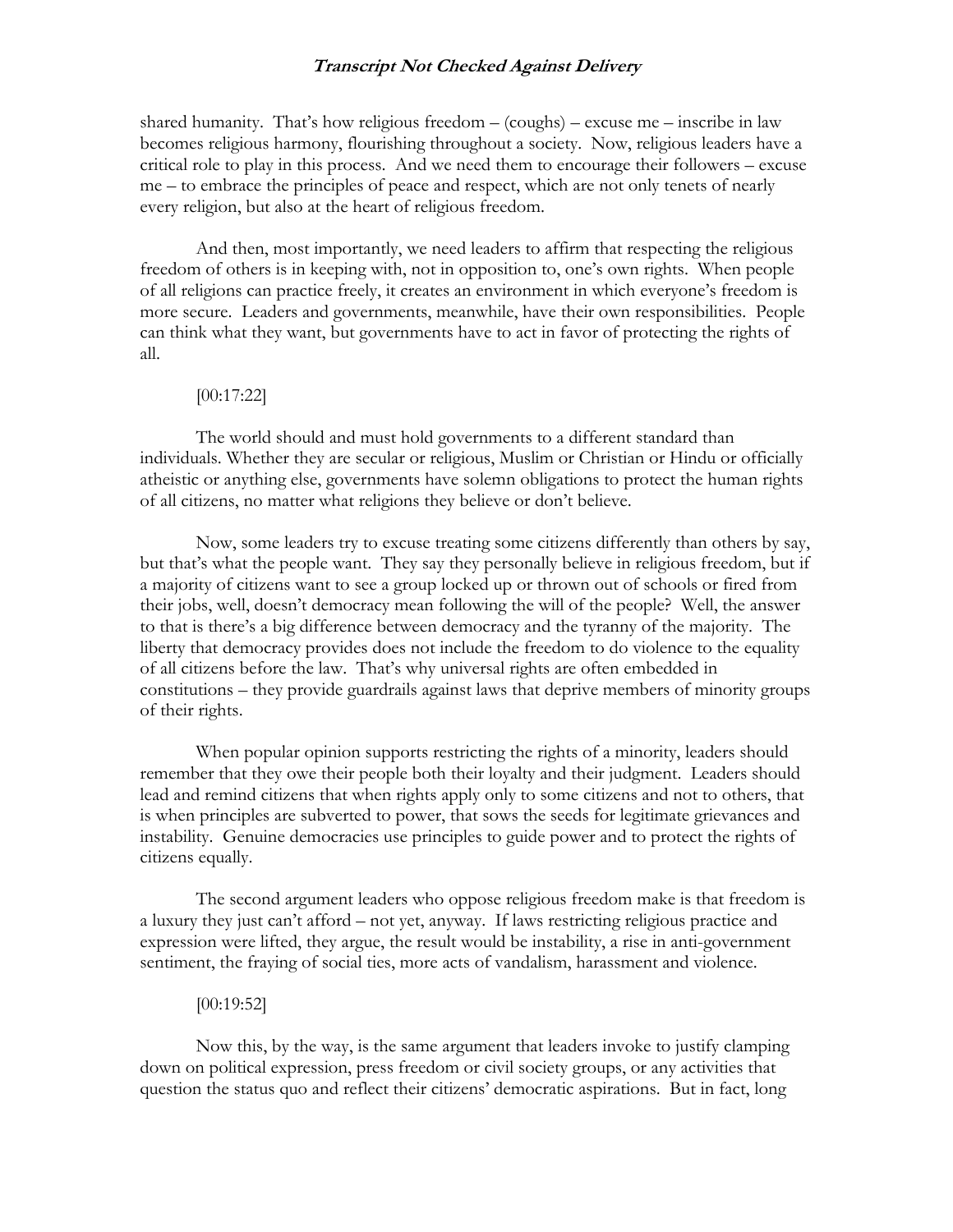practice and even academic studies show that it is the absence of religious freedom that is correlated with religious conflict and violent extremism.

 There is also evidence that conflict is more likely when states have official religions and persecute religious minorities. That makes sense, if you think about it. When people are treated as equal under the law, hostilities among neighbors subside, and social unity has a change to grow – and so does trust in the democratic process, because people are confident that their rights will be protected, no matter who is in power.

 In other words, religious freedom is one of those safety valves. It lets people have a say over important aspects of their lives, join their societies fully and channel their frustrations into constructive outlets. When governments clamp down on religious freedom, they close those safety valves. The result can be humiliation, discontent, despair that has nowhere to go – a recipe for conflict and extremism.

#### [00:21:24]

 Now, some governments are coming to realize this. For example, in Libya, since the overthrow of Gadhafi, the new government has chosen not to enforce some of his laws that restricted religious activity, and they've enshrined the free practice of religion in their interim constitution and outlawed discrimination on the basis of religion or sect. And earlier this year, the Libyan Supreme Court overturned a law that criminalized insults against Islam because they have come to believe that the best way to deal with offensive speech is not to ban it, but to counter it with more speech that reveals the emptiness of the insults and the lies.

Now meanwhile, Egypt is grappling with these challenges as it navigates its unprecedented democratic transition. And during my recent visit, I met with members of the new government, including President Morsi, and representatives from Egypt's Christian communities. Religious freedom was very present behind closed doors and out in the streets. President Morsi has said clearly and repeatedly in public and private that he intends to be the president of all the Egyptian people. He has pledged to appoint an inclusive government and put women and Christians in high leadership positions.

 The Egyptian people and the international community are looking to him to follow through on those commitments. But I heard from Christians who want to know that they will be accorded the same rights and respect as all Egyptians in a new government led by an Islamist party. They wonder, understandably, will a government looking explicitly to greater reliance on Islamic principles stand up for non-Muslims and Muslims equally? Since this is the first time that Egypt has ever been in this situation, it's a fair question. Egyptians are building a brand-new democracy. What it will look like, how it will work, how it will handle religious pluralism: Egyptians will be writing the answers to those and many other questions for years to come.

## [00:23:48]

 As I told the Christians with whom I met, the United States does not take the side of one political party over another. What we do is stand firmly on the side of principles. Yes, we do support democracy – real democracy – where every citizen has the right to live, work and worship how they choose, whether they be Muslim or Christian or from any other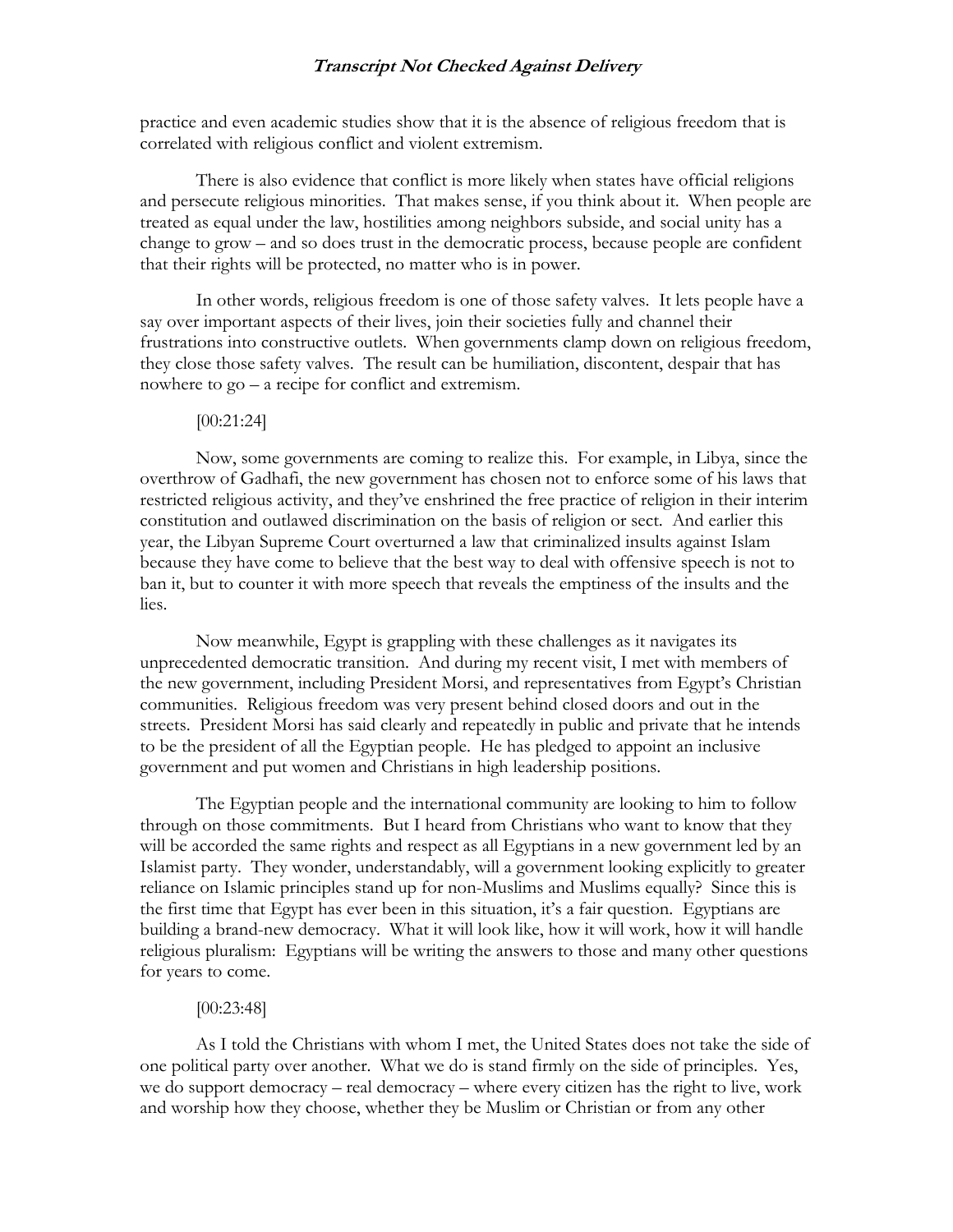background, where no group or faction can impose their authority or their ideology or their religion on anyone else; where there is healthy competition and what we call checks and balances so no one institution or leader gets too powerful and the rights of all citizens are respected and protected.

The Egyptian people will look to their elected leaders to protect the rights of all citizens and to govern in a fair and inclusive manner, and so will we. And if voters make different choices in future elections, then they and we will expect their leaders to respond to the will of the people and give up power. We are prepared to work with the leaders that the Egyptian people choose. But our engagement with those leaders will be based on their commitment to universal human rights and universal democratic principles.

 Another important aspect of Egypt's transition is whether citizens themselves respect each other's differences. Now we saw that capacity vividly in Tahrir Square, when Christians formed a circle around Muslims in prayer, and Muslims clasped hands to protect Christians celebrating a Mass. I think that spirit of unity and fellowship was a very moving part of how Egyptians and all the rest of us responded to what happened in those days in that square. And if in the years ahead if Egyptians continue to protect that precious recognition of what every single Egyptian can contribute to the future of their country, where people of different faiths will be standing together in fellowship, then they can bring hope and healing to many communities in Egypt who need that message.

## [00:26:33]

 As we look to the future not only in Egypt, not only in the newly free and democratically-seeking states of North Africa and the Middle East but far beyond, we will continue to advocate strongly for religious freedom. This is a bedrock priority of our foreign policy, one that we carry out in a number of ways. Earlier today, the United States did release our annual international religious freedom report. This is the fourth time I've had the honor of presenting it. It comprehensively catalogues the official and societal restrictions people around the world face as they try to practice their faith, and it designates countries of particular concern that have engaged in or tolerated particularly severe violations of religious freedom.

 This report sends a signal to the worst offenders that the world is watching. But it also provides information to help us and others target our advocacy, to make sure we reach the people who most need our help. In the Obama administration, we've elevated religious freedom as a diplomatic priority. Together with governments, international organizations and civil society, we have worked to shape and implement United Nations Human Rights Council Resolution 1618, which seeks to protect people under attack or discriminated against because of their faith.

 We raised these issues at the highest levels in international settings. I personally have discussed religious freedom in every region of the world, sometimes over and over again. We've appointed our first envoy to the Organization of Islamic Cooperation. We've launched a strategic dialogue with civil society in which we collaborate with religious leaders and their communities to promote religious freedom, conflict prevention and mitigation, development and inter-religious dialogue. It includes a religion and foreign policy working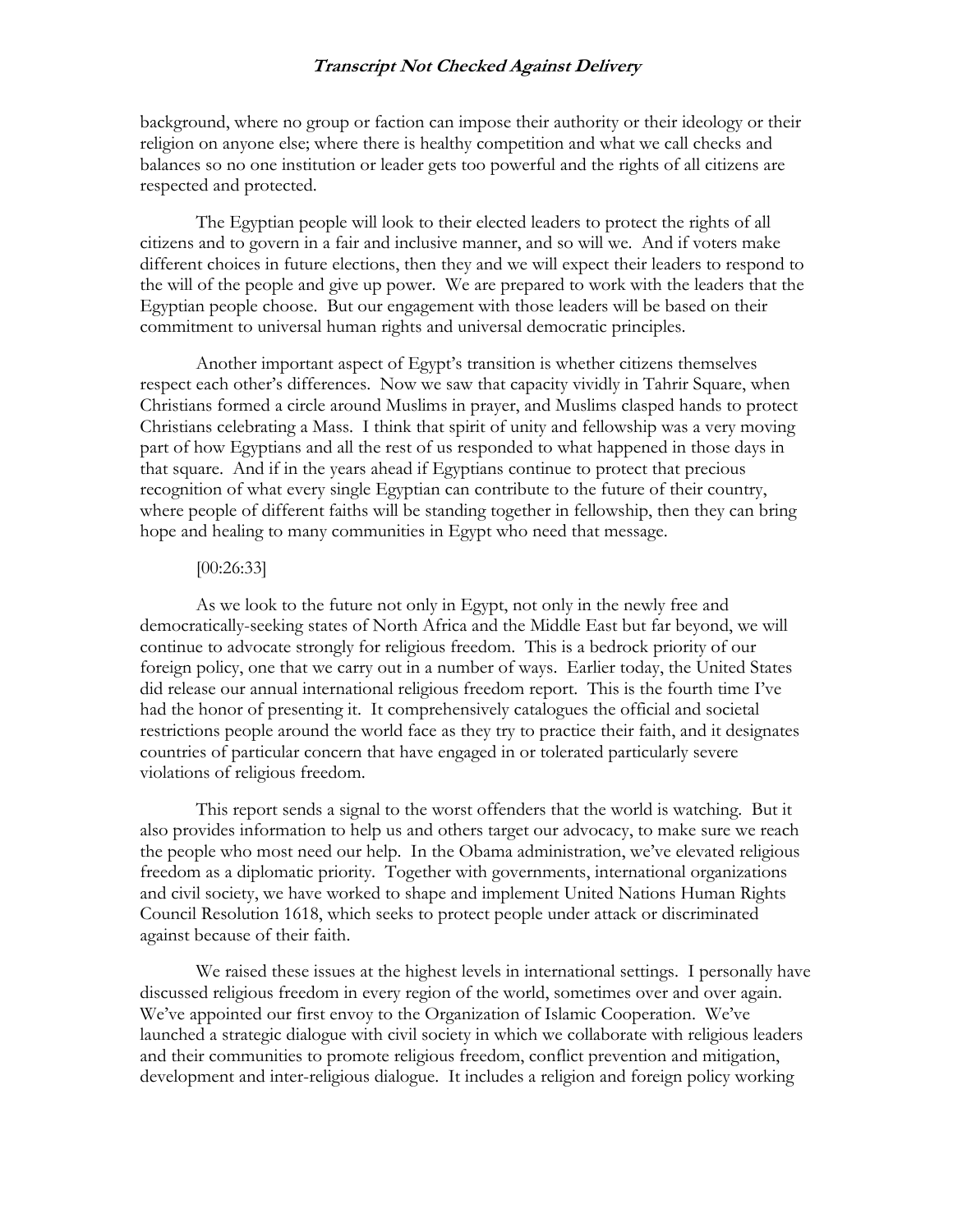group that has provided concrete recommendations on how we can strengthen our approach to religious freedom and engagement with religious communities.

#### [00:28:59]

Beyond diplomacy, we expanded our assistance to individuals under attack because of their religious beliefs, and to human rights activists working in hostile environments to promote religious freedom. These men and women are doing vital, often dangerous work with great courage. And we are proud to stand with them.

As part of our human rights dialogue with China, for example, we've taken Chinese officials on site visits to see how religious originations in our country provide valuable social services. We organized a visit to a Catholic charity that provides help to people with intellectual disabilities, an organization that fights discrimination against Arab-Americans and more.

We're also taking the message of tolerance and inclusion to young people. A few years ago, Hannah Rosenthal, our special envoy to monitor and combat anti-Semitism, and Farah Pandith, our special representative to Muslim communities, attended an OSCE tolerance summit together, and they came away with an idea. They began asking young people to pledge to spend just one hour working with people who don't look like them or pray like them. Jews were encouraged to volunteer to clean a mosque, Muslims to volunteer to help elderly Christians get to church, and many other examples. The campaign, now called 2012 Hours Against Hate, has elicited commitments from young people around the world to spend tens of thousands of hours walking in someone else's shoes. It's even become one of the London Olympics' official initiatives.

[00:30:49]

And, you know, that's something we all have a responsibility to do. Seven years ago, when I was a senator, I spoke at a dinner on religious liberty. And I challenged everyone there to think of ways that we could personally further religious freedom, including, in the words of Eleanor Roosevelt, in those small places close to home. I said it was up to each of us to ensure that our nation, which has always been an exemplar of religious freedom, continues to be.

Our mission is as important today as it has ever been. The United States was founded, amongst others, by people fleeing religious persecution who dreamed of a place where they could live according to their beliefs, without fear, without shame, without the need to hide. And today, we are that place. With all of our challenges, there is no doubting the importance of religion to the vast majority of Americans or to the fact that people of all faiths and people of no faith live in America openly and at peace with each other. The religious life of our nation is vibrant and alive, and that has been possible because of our citizens' capacity over time for tolerance and respect, but also because of the work of our government, all three branches, to uphold our constitution, to take extraordinary care not to favor one religion over another and to protect equally the rights of all.

[00:32:42]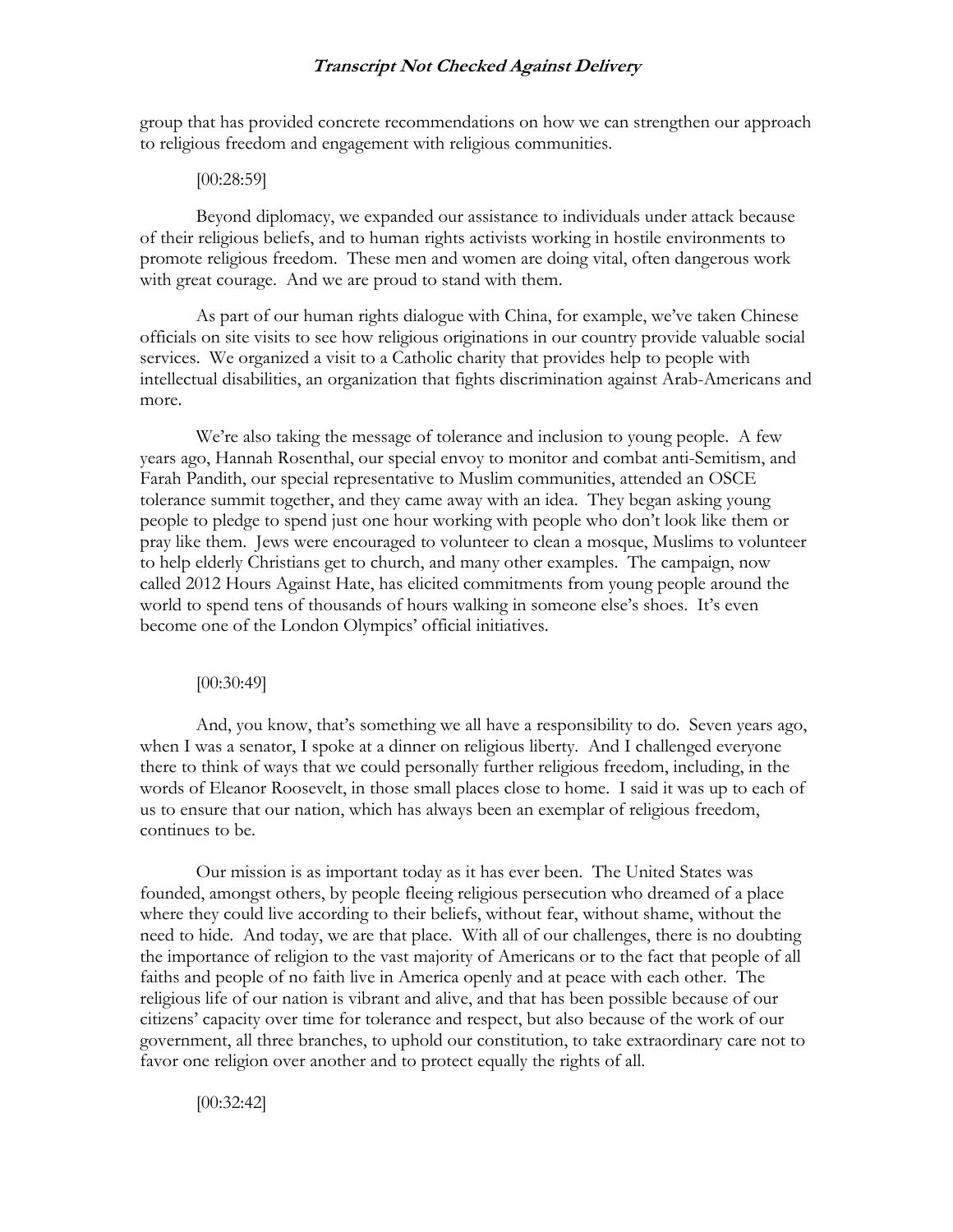This has required perpetual vigilance and effort. And we all know there have been clashes and stumbles and vigorous, impassioned debate along the way. We are still searching for and moving toward that more perfect union. Of course, we, like any non-divine entity, are not perfect. But we should be proud and grateful for the wisdom of our founders and for the diligence of those who came after to protect this essential freedom. It is rare in this world, but it shouldn't be, because people aren't asking for much. They just want to worship their god and raise their children and make their homes and honor their ancestors and mourn their loved ones in a way that speaks to their hearts and reflects their beliefs. What could be more fundamental to human dignity than that?

That is what religious freedom makes possible, and that is why the United States will always stand for the value, the principle, that religious freedom represents, not only for us, but for people everywhere. It is not only a value that we enshrined in our constitution, but we know from long experience it goes right to the heart of the stability and security of so many countries in the world. And in this interconnected world we live in, that means it affects the security and stability of the United States of America. So thank you for understanding the importance of this value and principle, and I hope for seeking ways, that we all can continue to further it, to protect it and to spread it.

Thank you very much. (Applause.)

MODERATOR: Now I think we will maybe take a few questions. Jessica?

MS. : Please.

MODERATOR: OK.

[00:35:26]

Well, in no particular order, this lady right there.

Q: Thank you. (Off mic.)

MODERATOR: And here comes a microphone.

Q: Thank you. Thank you so much, Madam Secretary, for what you do in the world and for our United States. My name is Samia Harris and I'm Egyptian-American, and thank you very much for caring about Egypt. I'm the founder of Democracy for Egypt. And so my question to you, Madam, is it's not only the Christians that are worried in Egypt; the liberals are, too. And I don't know if you have read the last report from  $-$  (inaudible)  $-$  el-Tahrir (ph) that the change for Egypt, it's really is asking President Morsi right now that he is not delivering what he promised in forming the new government. And you have mentioned that you will be observing closely and there would be steps to be taken – if you can enlighten us on what's next.

Thank you so much for your effort.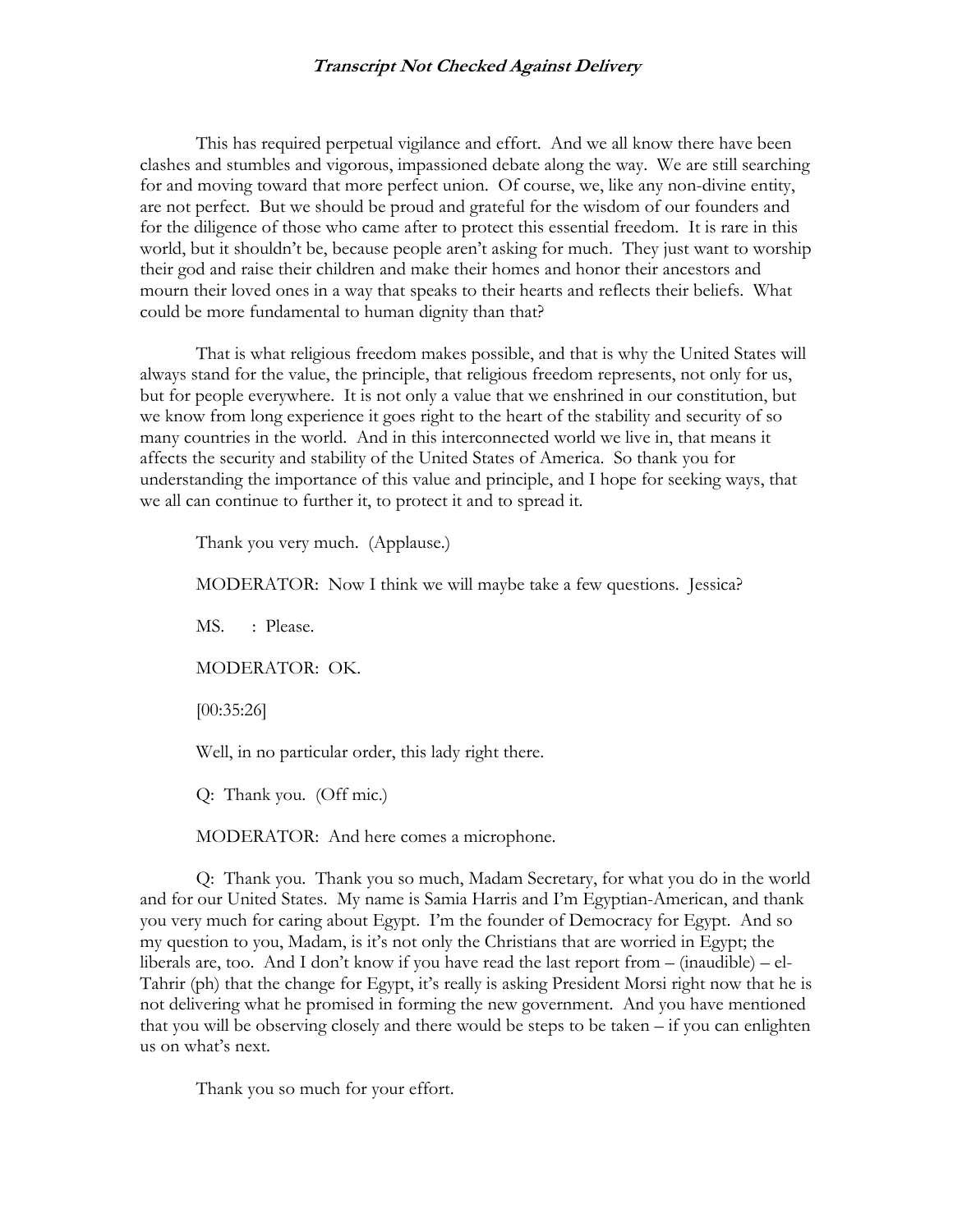SEC. CLINTON: Well, thank you. And, you know, let me start by saying that I do recognize that a democratic transition is a complicated one for any country. And in all humility, it took us quite some time to get it right, to include all of our citizens, starting with African-Americans and women and – to really fulfill not only the letter of our constitution, but the aspirations of our people.

So as I monitor what is happening in Egypt, I am conscious of how challenging it is to get off on the right footing, to be absolutely clear what your principles and values are. And as you're aware, there was certainly a very concerted effort by the president and the Freedom and Justice Party and other associated with it, including the Muslim Brotherhood, to make commitments about the kind of inclusivity that the government would represent, the respect that all Egyptians would be held in, and the protection of the rights of all Egyptians.

#### [00:37:54]

Now we are waiting to see how that gets translated into action. And we are certainly aware of the forming of the new government, with the announcement of a new prime minister. We're waiting to see who's in that government. That will be an important step along the way. We are looking for ways to try to support the government, particularly in fulfilling the economic aspirations of all Egyptians. But we are going to judge by actions, not words. And the actions are really just at the very beginning stages.

I think it's important to make absolutely clear to everyone that we are not supporting any individual party or any individual. There seems to be a view on the part of some that we are. But that is not the case, never has been the case. We have supported a transition that we hope does lead to a democracy, which, as we have made clear, is not just about elections. I think there were mistakes in the past in some of the ways that we shorthanded our support for democracy in our country that people thought, OK, let's have an election; then we're a democracy and maybe we never have to have another one. (Laughter.) You know, one election one time and that's it; we don't have to be held to any standard about how we actually continue to reach out and include people and respect people. And I've tried to make it very clear that that is not the case, that an election is not a democracy make.

#### [00:39:41]

So we're emphasizing the independence of the press, the freedom of expression, the freedom of religion, respect for minorities, the kinds of things that we have learned over many years of practice, now, are what sustains a democracy. And we're hoping that as the – as Egypt adopts a new constitution, as it votes again for a parliament, as its government takes office, we will see a recognition, a commitment to what we view as essential for democracy to be sustainable.

Now, I am concerned that respect for religious freedom is, you know, quite tenuous. And I don't know that that's going to quickly be resolved, but since 2011 and the fall of the Mubarak regime, sectarian violence has increased; attacks on Christians and Muslims, sectarian violence from both communities has cost lives. And we don't think that there has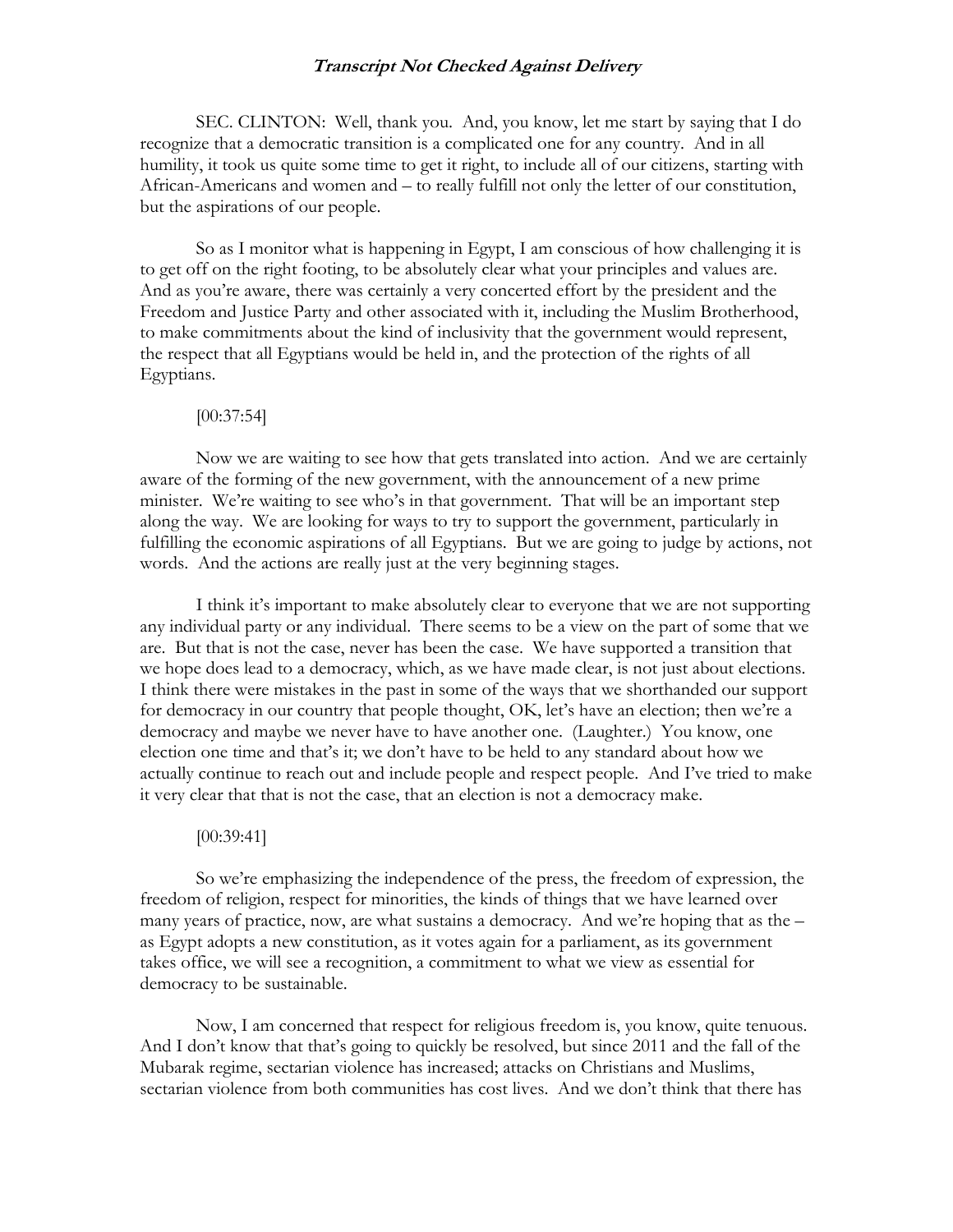been a consistent commitment to investigate and to apply the laws equally to the perpetrators of such violence.

That then sends a message to the minority community in particular, but to the larger community, that there is not going to be any consequences for acting out one's own religious prejudices or social insecurities. And that's the kind of recipe that can quickly get out of control in terms of conflict and also undermine the new democracy. So I am urging the Egyptian government at all levels to respect the rights of all Egyptians.

And I'm urging those who are concerned, not only Christians but also moderates, liberals, secularists, to organize themselves. I mean, this is something that I started talking to the Tahrir Square veterans about shortly after the fall of Mubarak, that it's been my experience that when democratic space opens up, when freedom opens up in authoritarian regimes falling, those who are unorganized will not be successful. How's that for a profound statement? (Laughter.) But all too often, people who are in the moderate, liberal world don't have the same commitment to organization and follow-through and those whose beliefs are so certain that they know exactly what they're going to try to achieve.

#### [00:42:56]

So there is the religious dimension, the constitutional inclusivity dimension, but there is also the political dimension, that in a democracy, you have to get out there and work to elect people who represent your views. And otherwise you are going to be sidelined. So it is – it is my hope that as we judge Egypt's leaders by their actions, that Egyptian activists really get more focused on how to influence the government themselves. And I know this is a long haul, but that's the way democracy works. It doesn't happen overnight.

Oh, my goodness. (Laughter.) Oh, no. Jessica, you should be calling on these people, I think, you know. This young man right there in the middle. Yes, sir. In the striped shirt.

Q: Secretary, very lucky to see you here.

SEC. CLINTON: Thank you.

Q: Religion sometimes mixed with some other issues like terrorism and separatism. And the terrorists and the separatists (usually ?) takes religion as a tool to mobilize supporters. So how to balance the (demand ?) of (practice ?) religion – religious freedom and counterterrorism or – as well as counter separatism? Thank you.

[00:44:22]

SEC. CLINTON: That's an important question, because oftentimes when we talk about religious freedom, there is a tendency for people to worry about the free exercise of religion somehow supporting terrorists and separatists. I have a – the – almost the opposite view. I think the more respect there is for the freedom of religion, the more people will find useful ways to participate in their societies. If they feel suppressed, if there is not that safety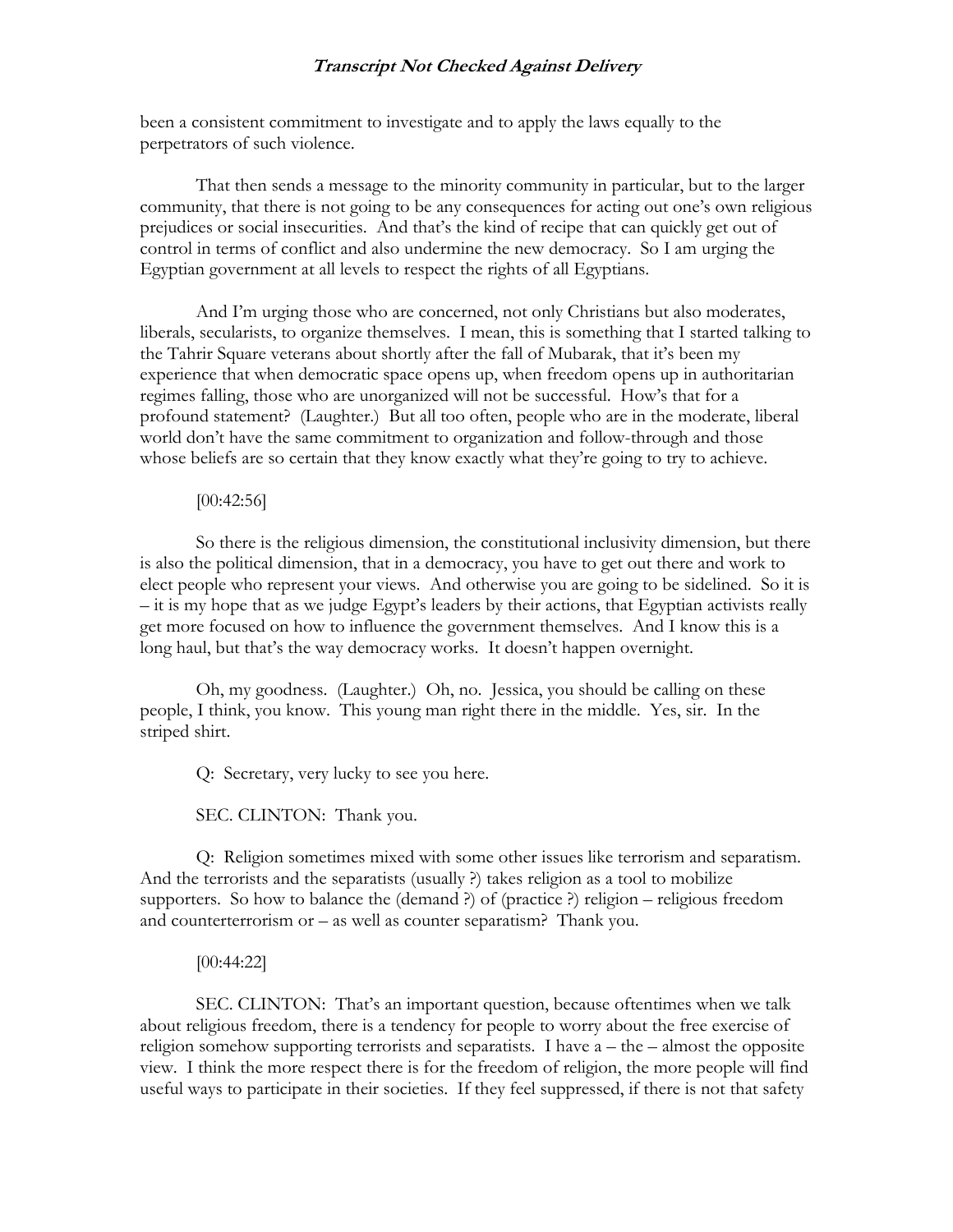valve that they can exercise their own religion, they then oftentimes feel such anger, despair that they turn to violence; they become extremists.

Now, there will always be people in nearly every society who are going to believe that God is talking right to them and saying, you know, what you really need to do is overthrow the government. (Chuckles.) What you really need to do is to kill the unbelievers. What you really – there will be people like that. But we're talking about organizing society for the vast majority of people, having people who exercise their religious beliefs lawfully, protected by the law, and people who engage in violence, harassment, intimidation or other anti-social criminal behavior punished by the law. But one should not be punished or harassed merely because of who one is or what one believes, unless there are actions associated with that. And that often is the difficult rub in many areas when we talk about religious freedom.

#### [00:46:19]

You know, and it's not just religions against one another; it is even within religions. Within Christianity, within Judaism, within, you know, Islam, which Hinduism, there are people who believe their version of that religion is the only right way to believe. And so in some of the countries we are most concerned about that are majority Muslim countries, it's the intimidation and violence against Muslims who are in minority sects that we most worry about. We watched for many years the conflict in Northern Ireland against Catholics on the one side, Protestants on the other.

So I think you're right that there always are issues about terrorism, about separatism, but those should be dealt with under the law without infringing on the rights of people whose religious beliefs are different from the majority. So I hope that governments can begin to make those distinctions.

#### [00:47:35]

And it's not only important to do because you don't want to breed extremism, which you can do by cracking down on religion, especially if it's associated with a different ethnic group or tribal group, other identifying characteristics, but it's also because if you're not careful, people will feel that they are in a life-or-death struggle to protect their religion in the majority against the minority.

I remember going to Bosnia after the end of the war in Bosnia, and a woman telling me that she couldn't believe the hostility she started to feel from her neighbors. And she said to a neighbor, why are you behaving like this? You know, we've known each other for many years. We went to school together. We went to weddings. We buried our dead together. Why are you treating me like this? And the answer was, because we were told if we didn't do that to you first, you would do it to us.

So if the government doesn't step in and say, no, we're not going to let people be acting this way, we're not going to let them be discriminating, we're not going to let them be harming others on the basis of religion or any other characteristic, but focusing on religion, it can get out of control of any government.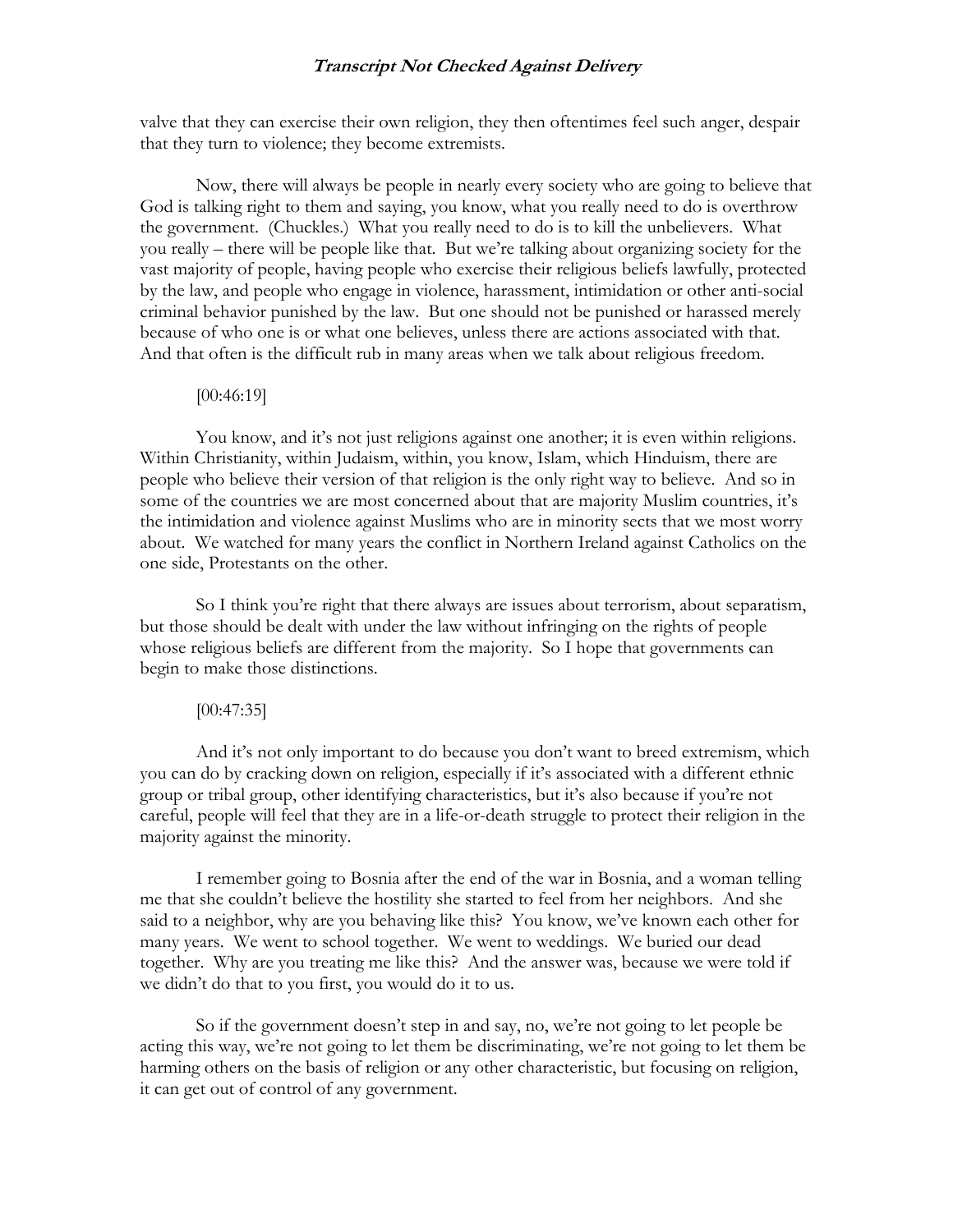And then unfortunately, as we know, governments can sometimes stoke religious discrimination for their own political reasons. You know, you've got problems at home, the economy is not doing so well; let's find an enemy, and let's go find, you know, those people over there. They're a different religion. And that gets everybody excited. And then you can light a match, and you can't put the fire out.

So I think that we need to be very thoughtful in separating out the problems posed by extremism, no matter where they're coming from, and terrorism, from legitimate religious differences that should be tolerated, respected and protected.

[00:49:56]

MS. MATHEWS: We have time for just one more. And may I ask you, when the secretary has ended after this question, if you would just keep your seats until she has – (off  $mic$ ) –

SEC. CLINTON: Jessica, why don't you call on the last person? (Laughter.)

MS. MATHEWS: (Off mic) – why don't we go in the back.

Q: Thank you, Secretary Clinton. I'm Randa Fahmy Hudome. I am serving as general counsel of the American Egyptian Strategic Alliance. We're a new lobbying organization working to bring together Egypt and the United States in a stronger alliance. One of the issues we've been talking to the new Egyptian government about is this issue of religious freedom. And we've told them, look to your left, meaning to places like Jordan, Lebanon and Palestine, where Muslims and Christians, particularly in Palestine, have lived in peace for centuries. And so I'm wondering if your conversations touched upon that – look to your fellow Arab countries, where this is not a problem, frankly. And then just a quick follow-up question. I appreciate your emphasis on America, but we also have our problems here with respect to, of course, Islamophobia, which I'm sure you're very aware of. And I'm wondering whether you have any comments about this recent activity in Congress targeting one of your own aides.

[00:51:13]

SEC. CLINTON: Well, as to – as to the first question, I think it is important to look at the historical precedents. But there's also been a lot of disturbing recent developments, with Christians being attacked and driven out of Iraq, Christians in Syria feeling like they are really going to be at risk almost regardless of what develops in the terrible conflict that is now raging, Christians feeling that they're under pressure in lots of places in the Middle East where, as you rightly say, they have lived for centuries side by side.

And I think it's  $-1$  think it's quite important for us to unpack that. Why is it happening now? What is it? And of course it's a new political identity; it's an effort by Islamists primarily, but not exclusively, to claim democracy, but trying to figure out how it fits with their pre-existing frameworks of belief. So there is a lot of tension and concern going on right now across the Arab world, particularly in places where Christians have lived and would love to continue living. And as several Christians in Egypt told me – said, you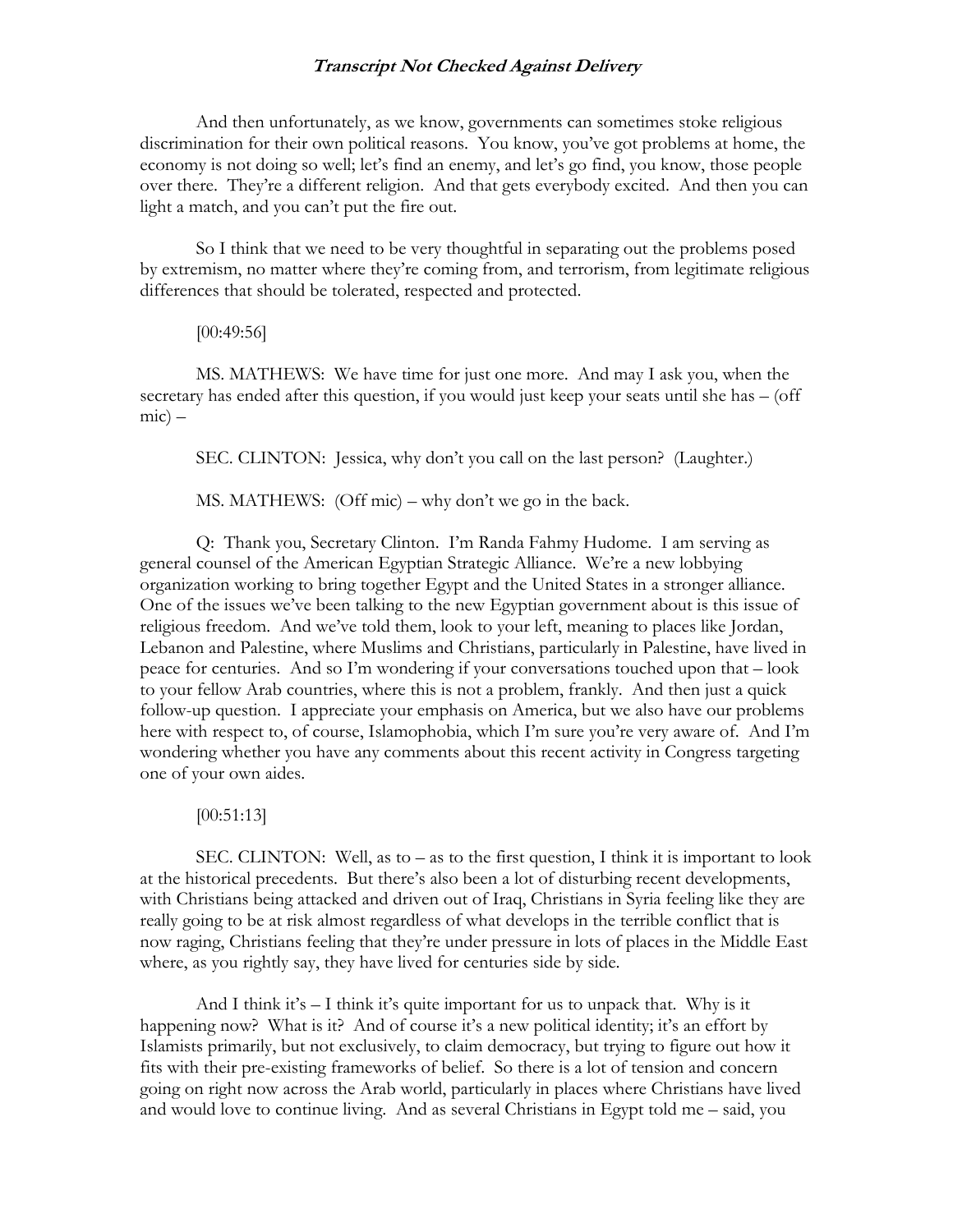know, our people have been here; I can trace my family back, you know, 2,000 years; I love this country; I want to be a part of this country; I want to help build this country; I just hope I'm going to be able to.

So it's at this point that leadership is incredibly important. Leaders have to be active in stepping in and sending messages about protecting the diversity within their countries. And frankly, I don't see enough of that. And I want to see more of it. I want to see more of it, and we did see some of that in our own country. You know, we saw Republicans stepping up and standing up against the kind of assaults that really have no place in our politics.

#### [00:53:30]

So we have to set an example. There's no doubt about that. And we have to continue doing so. But we also have to expect other leaders to do the same. And when I think about how scared so many minorities – religious minorities are all over the world, and governments are not – I mean, I believe that governments have a bigger role to play and more leverage than they exercise. I think too many governments, particularly in these fasttransitioning societies where there's so much going on at the same time, too many governments believe that religious freedom is something you get to after you deal with everything else. It's just not a priority for them. And we want to raise it up on the visibility list of what they need to be dealing with and to try to send a clear message: You need to stand up for the rights of all your people; you are now a leader of a diverse society. If you're in Iraq, you need to be protecting every community, not just one or maybe two at the most. If you're in Lebanon, you need to be standing up for the rights of everyone in the community, every confession. And similarly in Egypt or Pakistan or Indonesia or China or India or anywhere, leaders need to be out front saying that and then acting on it.

So I'm hoping that we will see more actions that move in that direction. And the United States will continue to try to push and prod and persuade and then, if necessary, you know, look at ways to use consequences that can send a very clear message that we believe that you will not be successful, you will not be stable, you will not be secure, and you will certainly not have a sustainable democracy.

Let me add one other thought about this, though. I think in some societies where we're seeing, to go back to the young man's question, terrorism, extremism and religion, there's – there can also be fertile ground out of which that grows if a government is not paying attention to the needs of all of its people. So it's not just, we respect your right to exercise your religion, but we also are going to have policies that, if you're living in northern Nigeria, you're going to see more development, so that you can not only take on Boko Haram on the security front, but you take it on on the economic development front.

#### [00:56:22]

There are lots of ways to try to knit this together. And it is probably the most exciting time, but the most daunting time to be a leader in the world right now, especially in these new transitioning democracies, because there is just so many high expectations that will be so difficult to meet. So stand for principles, stand for values, gain people's trust that